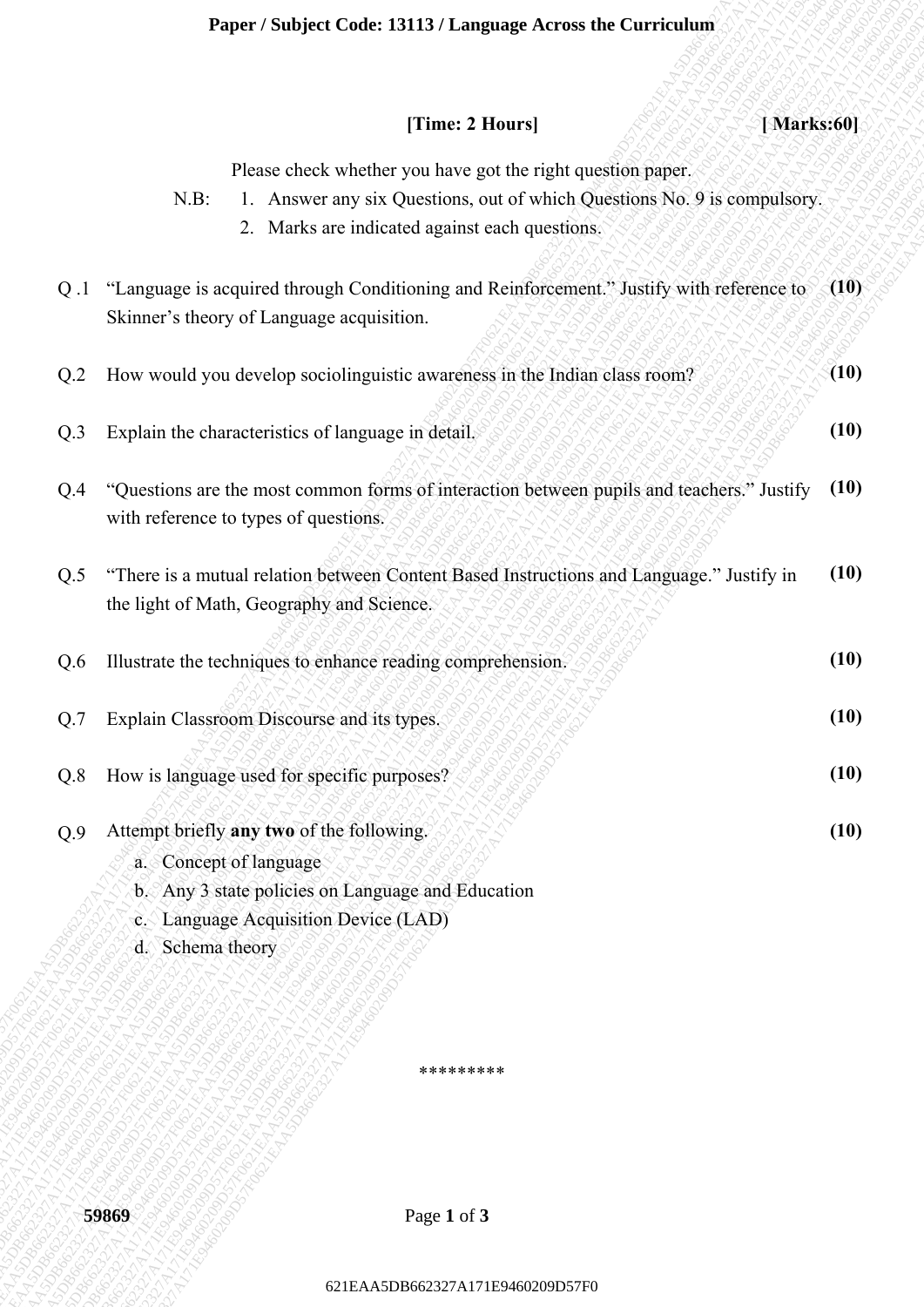#### **मराठी रुपाांतर**

# **[वेळ: ३ तास] [गुण: १००]**

|                   | मराठी रुपांतर                                                                                                                                                                       |          |
|-------------------|-------------------------------------------------------------------------------------------------------------------------------------------------------------------------------------|----------|
|                   | वेळ: ३ तास                                                                                                                                                                          | गुण: १०० |
| $\delta$ . R      | ''अभिसंधान आणि दृढीकरणमुळे (Conditioning and Reinforcement) भाषा अधिग्रहण केली जाते.''<br>अधिग्रहणाच्या स्किनर उपपत्तीच्या संदर्भात समर्थन करा.                                     | (30)     |
|                   | प्र.२ भारतीय वर्गामध्ये तुम्ही समाजभाषाविज्ञान (Sociolinguistic) जागरूकता कशी विकसित कराल?                                                                                          | (80)     |
| 5.8               | भाषेची वैशिष्टये सविस्तर स्पष्ट करा.                                                                                                                                                | (30)     |
| $X, \overline{K}$ | ''प्रश्न हे विद्यार्थी आणि शिक्षक यांच्यातील आंतरक्रियेचे सर्वात सामान्य प्रकार आहेत.'' प्रश्नांच्या प्रकारांच्या<br>संदर्भात समर्थन करा.                                           | (30)     |
|                   | प्र.५ "आशय आधारित सूचना (Content Based Instructions) आणि भाषा यांच्यात परस्परसंबंध आहे." गणित,<br>भूगोल आणि विज्ञान यांच्या संदर्भात समर्थन करा.                                    | (30)     |
|                   | प्र.६ वाचन आकलनात वाढ करण्यारी तंत्रे सोदाहरण लिहा.                                                                                                                                 | (30)     |
|                   | प्र.७ वर्ग प्रवचन (Classroom Discourse) आणि त्याचे प्रकार स्पष्ट करा.                                                                                                               | (30)     |
|                   | प्र.८ विशिष्ट उद्देशासाठी भाषा कशी वापरली जाते?                                                                                                                                     | (80)     |
| ५.६               | खालीलपैकी कोणत्याही दोन वर संक्षिप्त मध्ये लिहा.<br>अ) भाषेची संकल्पना<br>ब) भाषा आणि शिक्षणावरील कोणतीही <b>तीन</b> राज्य धोरणे<br>क) भाषा संपादन साधने (LAD)<br>ड) स्कीमा उपपत्ती | (80)     |
|                   | *******                                                                                                                                                                             |          |
|                   |                                                                                                                                                                                     |          |
| 59869             | Page 2 of 3                                                                                                                                                                         |          |